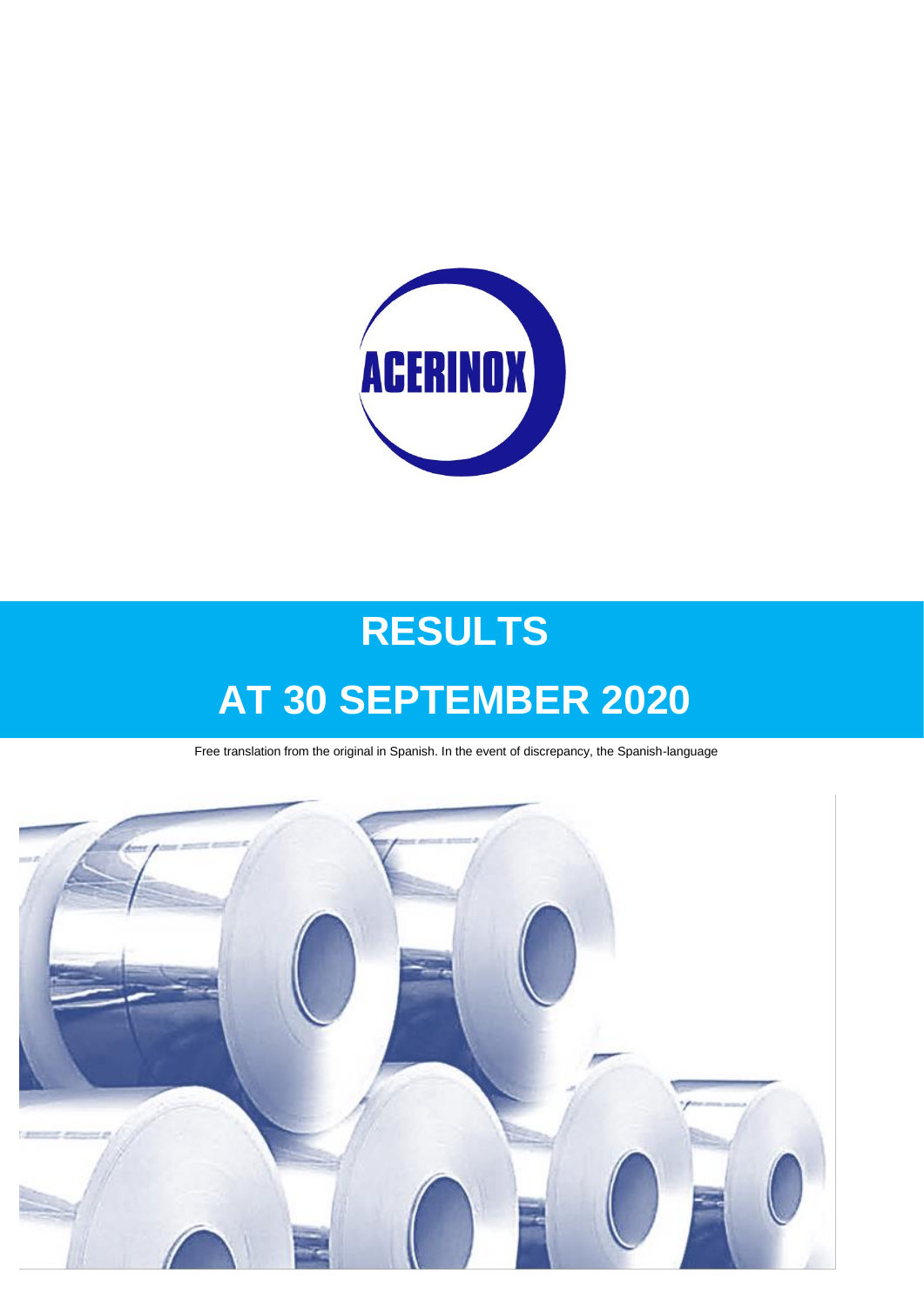# Telephone conference and live broadcast of the presentation of the results for the Third Quarter of 2020

Acerinox will hold the presentation for the results of the Third Quarter of 2020, in English, today, 26 October, at 10.00 AM (CET) directed by the Chief Financial Officer, Miguel Ferrandis, and accompanied by the Investor Relations team.

To access the presentation via telephone conference, you can use one of the following numbers, 5-10 minutes before the start of the event:

- From Spain: 919 01 16 44 PIN: 617680
- From the UK: 020 3936 2999 PIN: 617680
- From the USA: 1 646 664 1960 PIN: 617680
- Rest of countries: +44 20 3936 2999 PIN: 617680

To follow the presentation online, you can access the following link in the Shareholders and Investors section of the Acerinox website [\(Audio Webcast\)](https://streamstudio.world-television.com/757-945-25601/en).

Both the presentation and all the audiovisual material will be available on the Acerinox website.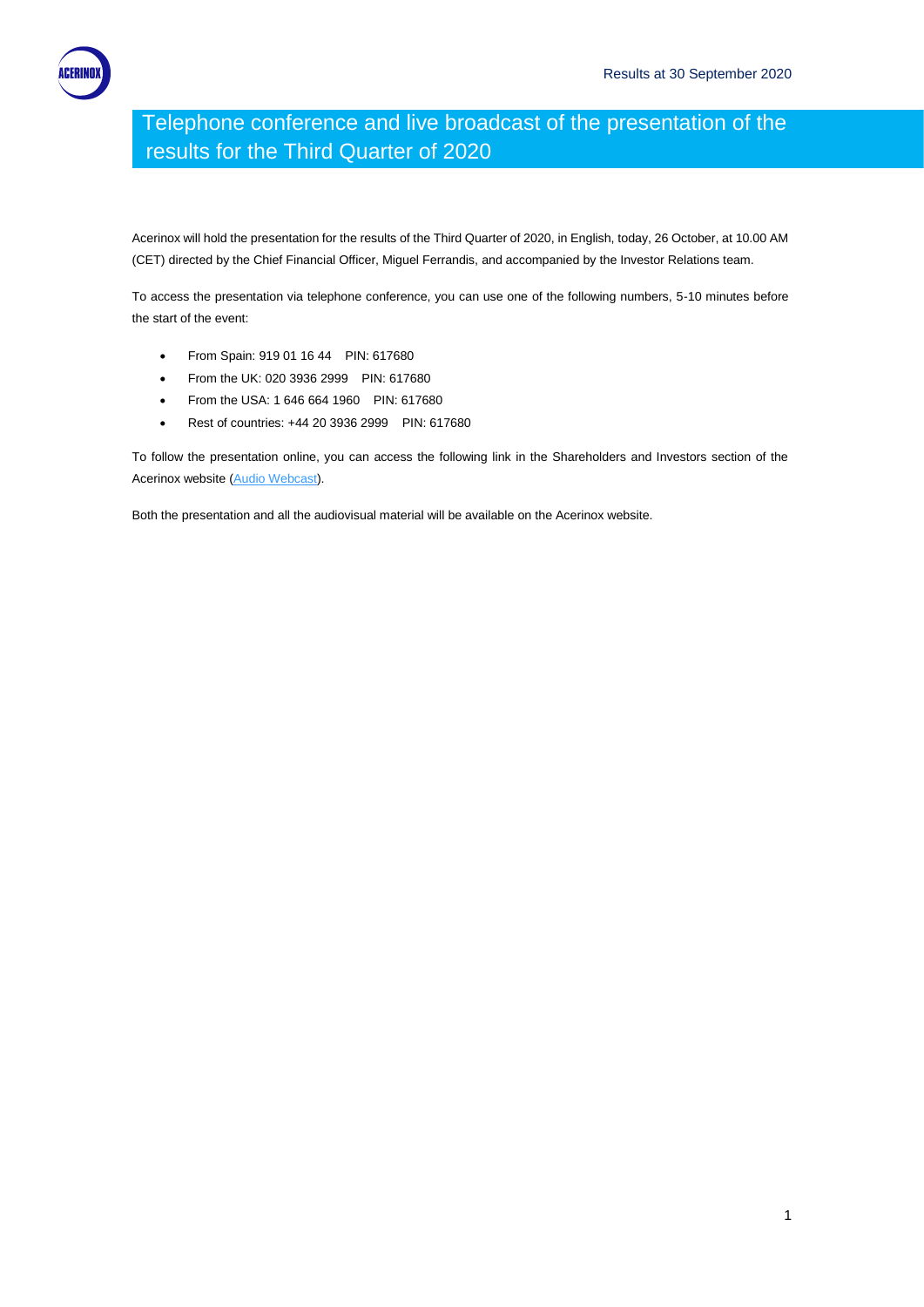

## First nine months of 2020

- In a year marked by the global pandemic, Acerinox's turnover totalled EUR 3,451 million in the first nine months, just 6% lower than that of 2019. Melting shop production, 1,582,499 tonnes, decreased by 9% compared to the same period of the previous year.
- Adjusted EBITDA, EUR 267 million, was down by just 8% thanks to the incorporation of VDM and to the cost reductions undertaken.
- The EBITDA margin on sales remains at 8%, despite the difficulties of the market.
- Profit after tax and minority interests stood at EUR 31 million, 73% lower than that of the same period in 2019. This result includes the impairment of the assets of Bahru Stainless made in June, which amounted to EUR 43 million.
- Cash flow generation has been satisfactory, helped by good management of the working capital. Operating cash flow (pre-investment) amounted to EUR 167 million.
- At 30 June Acerinox had immediate liquidity amounting to EUR 1,690 million.
- The Group's net financial debt of EUR 841 million increased by EUR 346 million, in spite of the EUR 398 million resulting from the purchase and the incorporation of VDM's debt.
- Anti-dumping measures for hot-rolled products were approved by the European Union against China, Taiwan and Indonesia, and another anti-dumping case on cold-rolled products was initiated against India and Indonesia.
- The General Shareholders' Meeting, held on 22 October, approved shareholder remuneration of EUR 0.5/share.

## Third Quarter 2020

- Melting shop production, 538,467 tonnes, increased by 21% compared to the second quarter of 2020.
- Group turnover of EUR 1,120 million was 4% lower than in the second quarter of 2020.
- EBITDA, totalling EUR 87 million, was 9% higher than the reported EBITDA of the previous quarter.
- A negative net realisable adjustment to inventory was made, totalling EUR 18 million.
- Operating cash flow (pre-investment) amounted to EUR 91 million.
- The Group's net financial debt of EUR 841 million decreased by EUR 31 million compared to 30 June.

## **Outlook**

Visibility is limited and there are many uncertainties: evolution of the pandemic in all the markets, the US elections, Brexit, etc.

The reactivation of a number of sectors, our order backlog and geographical diversification, lead us to expect fourth quarter EBITDA to be in line with that of the third quarter.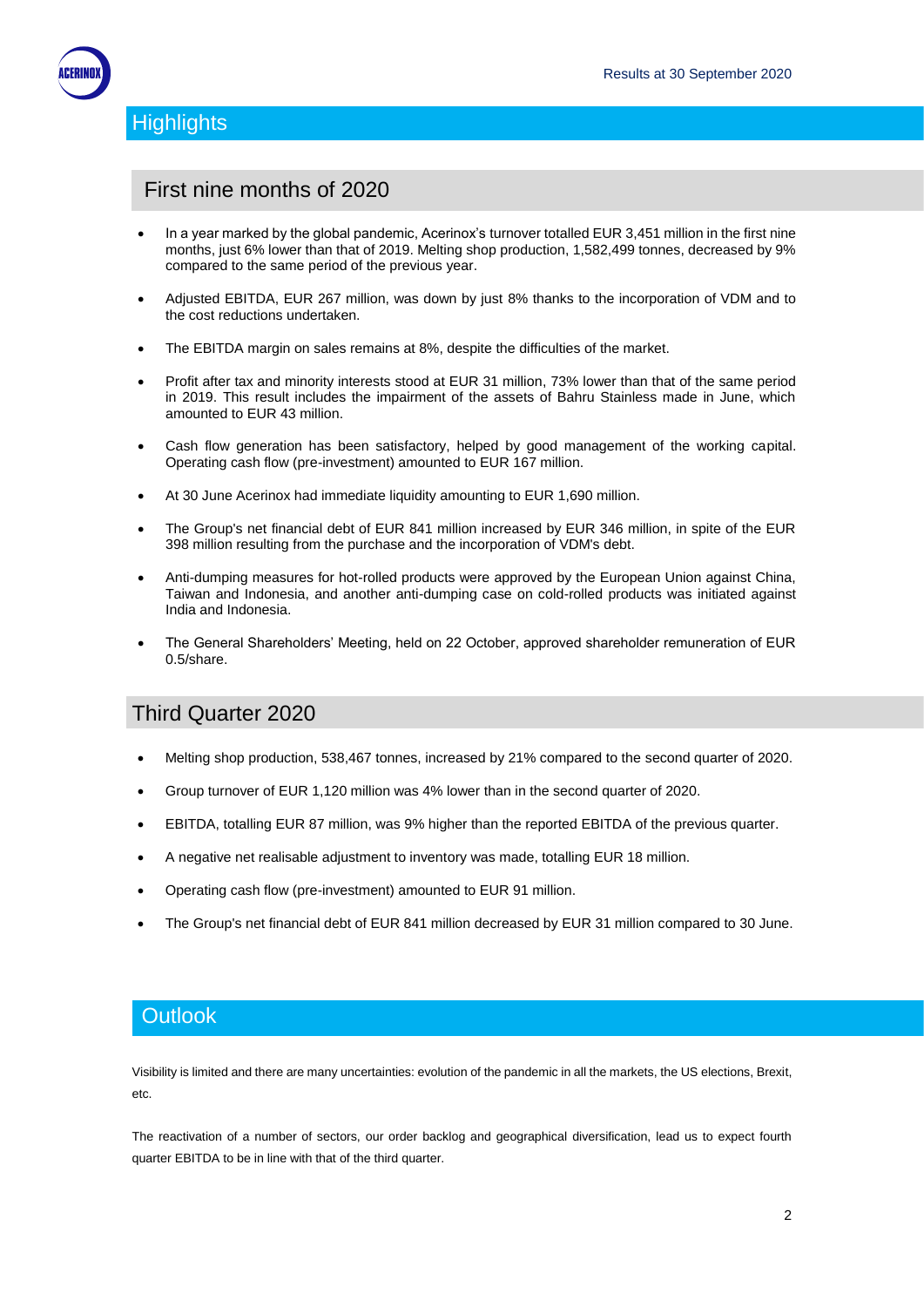# Key economic and financial figures

|                                                     | <b>QUARTER</b> |             |         |  | <b>ACCUMULATED</b> |         |                               |  |
|-----------------------------------------------------|----------------|-------------|---------|--|--------------------|---------|-------------------------------|--|
| <b>CONSOLIDATED GROUP</b>                           | Q1 2020        | Q2 2020 (1) | Q3 2019 |  | 9M 2019            | 9M 2020 | <b>Variation</b><br>2020/2019 |  |
| Melting shop (thousand Mt)                          | 599            | 445         | 538     |  | 1,740              | 1,582   | $-9%$                         |  |
| Net sales (million EUR)                             | 1,159          | 1,172       | 1,120   |  | 3,661              | 3,451   | $-6%$                         |  |
| Adjusted EBITDA (2) (million EUR)                   |                | 94          |         |  |                    | 267     | $-8%$                         |  |
| % over sales                                        |                | 8%          |         |  |                    | 8%      |                               |  |
| EBITDA (million EUR)                                | 85             | 80          | 87      |  | 290                | 252     | $-13%$                        |  |
| % over sales                                        | 7%             | 7%          | 8%      |  | 8%                 | 7%      |                               |  |
| Adjusted EBIT (3) (million EUR)                     |                | 46          |         |  |                    | 134     | $-16%$                        |  |
| % over sales                                        |                | 4%          |         |  |                    | 4%      |                               |  |
| EBIT (million EUR)                                  | 44             | $-11$       | 43      |  | 159                | 77      | $-52%$                        |  |
| % over sales                                        | 4%             | $-1%$       | 4%      |  | 4%                 | 2%      |                               |  |
| Result before taxes and minorities (million EUR)    | 41             | $-19$       | 40      |  | 158                | 62      | $-61%$                        |  |
| Result after taxes and minorities (million EUR)     | 28             | $-26$       | 28      |  | 113                | 31      | $-73%$                        |  |
| Depreciation (million EUR)                          | 41             | 48          | 45      |  | 132                | 133     | 1%                            |  |
| Net cash flow (million EUR)                         | 69             | 22          | 73      |  | 245                | 164     | $-33%$                        |  |
| Number of empoyees                                  | 6,507          | 8,385       | 8,331   |  | 6,809              | 8,331   | 22%                           |  |
| Net financial debt (million EUR)                    | 854            | 872         | 841     |  | 582                | 841     | 44%                           |  |
| Debt to equity (%)                                  | 43.7%          | 46.4%       | 46.4%   |  | 26.9%              | 46.4%   | 73%                           |  |
| Number of shares (million)                          | 271            | 271         | 271     |  | 271                | 271     | 0%                            |  |
| Return to shareholders (per share)                  | 0.00           | 0.00        | 0.00    |  | 0,50/0,68<br>(4)   | 0.00    | ---                           |  |
| Daily average shares traded (nº of shares, million) | 1.11           | 0.94        | 0.69    |  | 1.02               | 0.91    | $-11%$                        |  |
| Result after taxes and minorities per share         | 0.10           | $-0.10$     | 0.10    |  | 0.42               | 0.11    | $-73%$                        |  |
| Net cash flow per share                             | 0.25           | 0.08        | 0.27    |  | 0.91               | 0.61    | $-33%$                        |  |

|                                  | <b>Third Quarter</b>      |                                   |                                     |  | <b>Nine Months</b>        |                                   |                                     |  |
|----------------------------------|---------------------------|-----------------------------------|-------------------------------------|--|---------------------------|-----------------------------------|-------------------------------------|--|
| Million euros                    | <b>Stainless</b><br>Group | <b>High</b><br><b>Performance</b> | <b>Consolidated</b><br><b>Group</b> |  | <b>Stainless</b><br>Group | <b>High</b><br><b>Performance</b> | <b>Consolidated</b><br><b>Group</b> |  |
| Melting production (thousand Mt) | 524                       | 14                                | 538                                 |  | 1.543                     | 40                                | 1,582                               |  |
| <b>Net sales</b>                 | 935                       | 185                               | 1.120                               |  | 2.988                     | 464                               | 3,451                               |  |
| Adjusted EBITDA (2)              |                           |                                   |                                     |  | 242                       |                                   | 267                                 |  |
| Adjusted EBITDA margin           |                           |                                   |                                     |  | 8%                        |                                   | 8%                                  |  |
| <b>EBITDA</b>                    | 86                        | $\overline{2}$                    | 87                                  |  | 228                       | 25                                | 252                                 |  |
| <b>EBITDA</b> margin             | 9%                        | 1%                                | 8%                                  |  | 8%                        | 5%                                | 7%                                  |  |
| Amortization and Depreciation    | $-37$                     | $-7$                              | $-45$                               |  | $-118$                    | $-14$                             | $-133$                              |  |
| Adjusted EBIT (3)                |                           |                                   |                                     |  | 125                       |                                   | 124                                 |  |
| Adjusted EBIT margin             |                           |                                   |                                     |  | 4%                        |                                   | 4%                                  |  |
| <b>EBIT</b>                      | 49                        | $-5$                              | 43                                  |  | 68                        | 10                                | 77                                  |  |
| <b>EBIT</b> margin               | 5%                        | $-3%$                             | 4%                                  |  | 2%                        | 2%                                | 2%                                  |  |

(1) The purchase of VDM took place on 17 March. The second quarter includes the results of VDM for the March -June period (2) EBITDA, stripping out EUR 14 million for the costs from the purchase of VDM in the second quarter of 2020

(3) EBIT, stripping out EUR 14 million for the costs from the purchase of VDM and EUR 43 million for the impairment of assets of Bahru Stainless in the second quarter of 2020

(4) EUR 0.18/share correspond to indirect remuneration through a share buyback programme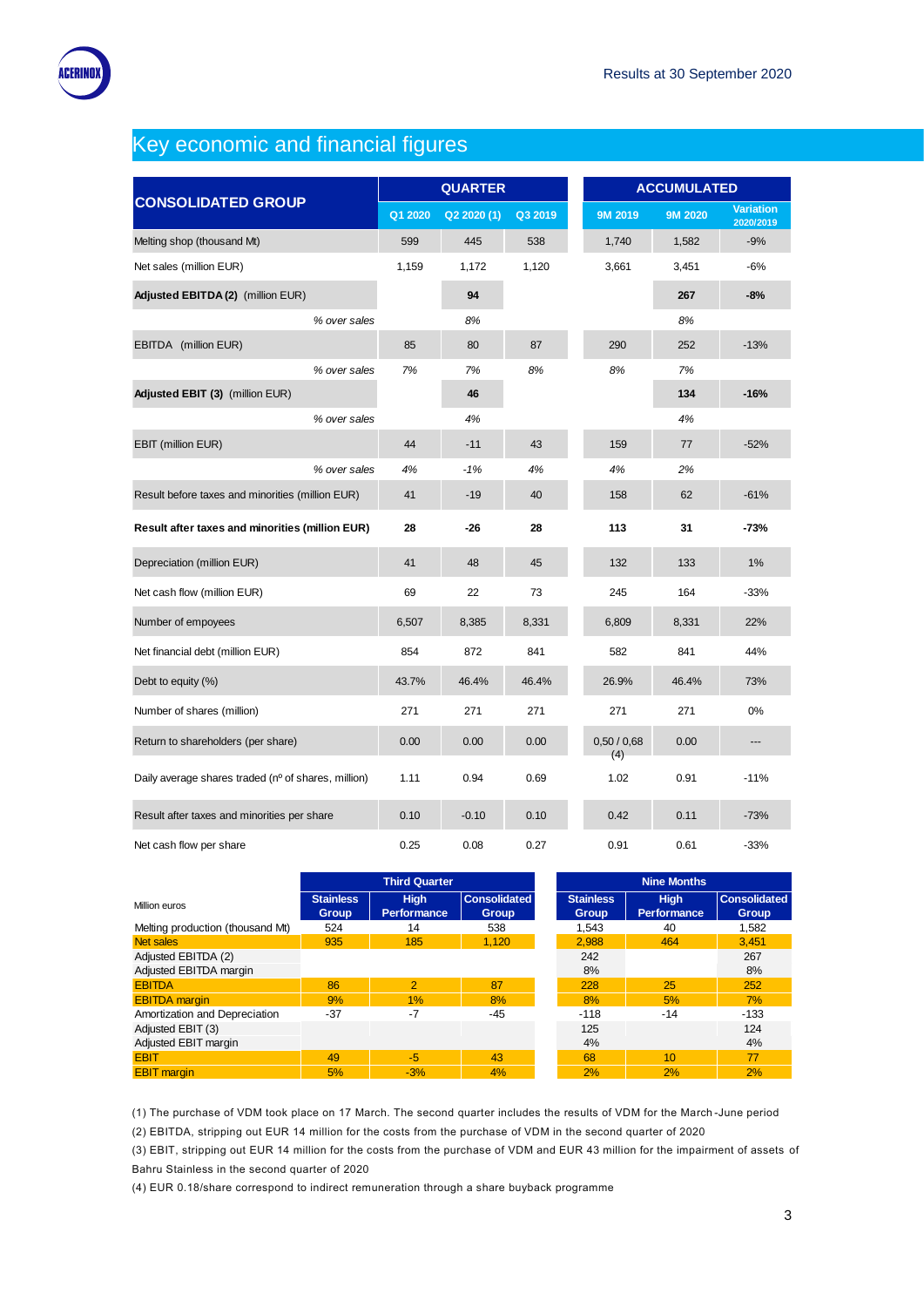

# Stainless Steel Division

## **Stainless steel market**

Stainless steel production, 24 million tonnes, decreased by 9% in the first half of 2020, according to the latest data provided by the ISSF. It is surprising that the reduction experienced by China was only 3%.

| Thousand mtons              |         | <b>QUARTER</b> |         | <b>SEMESTER</b> |                               |  |  |  |
|-----------------------------|---------|----------------|---------|-----------------|-------------------------------|--|--|--|
|                             | Q1 2020 | Q2 2020        | H1 2019 | H1 2020         | <b>Variation</b><br>2020/2019 |  |  |  |
| Europe                      | 1,790   | 1,341          | 3,742   | 3,131           | $-16.3%$                      |  |  |  |
| <b>USA</b>                  | 627     | 450            | 1,350   | 1,077           | $-20.3%$                      |  |  |  |
| China                       | 6,080   | 7,881          | 14,354  | 13,961          | $-2.7%$                       |  |  |  |
| Asia w/o China and Corea S. | 1,886   | 1,080          | 3,899   | 2,966           | $-23.9%$                      |  |  |  |
| <b>Others</b>               | 1,323   | 1,215          | 2,770   | 2,538           | $-8.4%$                       |  |  |  |
| Total                       | 11,705  | 11,968         | 26,115  | 23,673          | $-9.4%$                       |  |  |  |

Others: Brazil, Russia, South Africa, South Korea and Indonesia I Source: ISSF

As shown in the table, global production in the second quarter increased by 2%. The 30% increase in China and the 27% decrease in the rest of the countries is striking.

#### **Europe**

In Europe, apparent consumption of flat products decreased by 18% in the year to September. Following the collapse in the second quarter as a result of COVID-19, in the third quarter demand recovered by 14%, with improved performance in Northern Europe and in sectors such as household appliances, construction and automotive.

The level of inventories in Europe is still high, despite a reduction in the last four months.

The safeguarding measures, which are not designed for a declining market, are not serving to stop imports, which have maintained a penetration of approximately 25% in the case of flat products, and are continuing to exert enormous pressure on prices.

The third period of safeguarding measures began on 1 July. EUROFER asked the European Union to reduce quotas, which are excessive in the current situation due to COVID-19, but it received a negative response. The main changes on the preceding period are:

- Country quotas are now quarterly.
- Limitation on access to the residual quota of countries that exhaust their quota.
- For hot-rolled products, the quota is now global for all sources.

Active efforts continued to be made to prevent unfair competition in Europe, and as a result of these efforts:

- 1) On 7 October the anti-dumping tariffs for hot-rolled products from China (up to 19%), Indonesia (up to 17%), and Taiwan (up to 7.5%) were made definitive. These tariffs had been implemented provisionally in April and have given rise to a decrease in imports of hot-rolled products.
- 2) On 30 September the initiation of an anti-dumping investigation on imports of cold-rolled products from India and Indonesia was announced, for which we expect provisional measures to be imposed in the second quarter of 2021.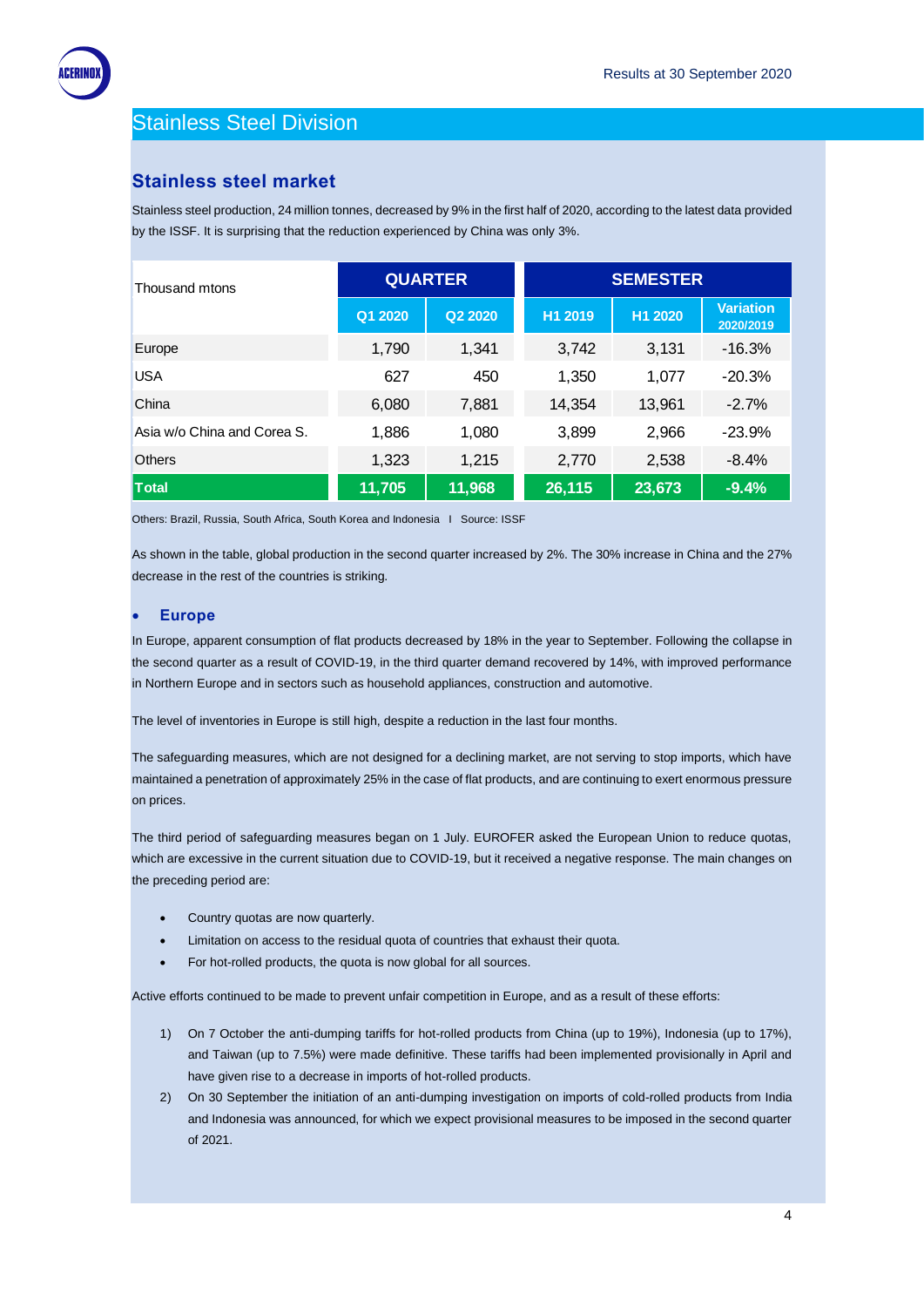

#### **United States**

Apparent consumption in the American market until July, the latest data available, fell by 13%. As with the European Market, the third quarter experienced an improvement in demand, mainly in sectors such as household appliances and automotive, and experienced reactivation of sectors such as construction and energy.

Imports remain tight, with a market share of approximately 14%.

Inventories in the US remained below the average of recent years.

#### **Asia**

The situation remained complicated in the Asian markets as a result of the production surpluses in China and Indonesia.

In China there was a reactivation in demand with the subsequent correction of inventory levels and price increases.

#### **South Africa**

The South African government recently approved a package of measures to help the local ferrochrome industry, including imposing a tax on the export of chrome ore. This measure will favour the local production of stainless steel.

#### **Prices**

Maintenance of the price structure, consisting of the base price and alloy surcharge in the United States, is allowing for an improved relative performance in this market. The price differentials between Asia and Europe have decreased.

Prices for stainless steel plate, AISI 304 cold-rolled 2.0mm (source: CRU)

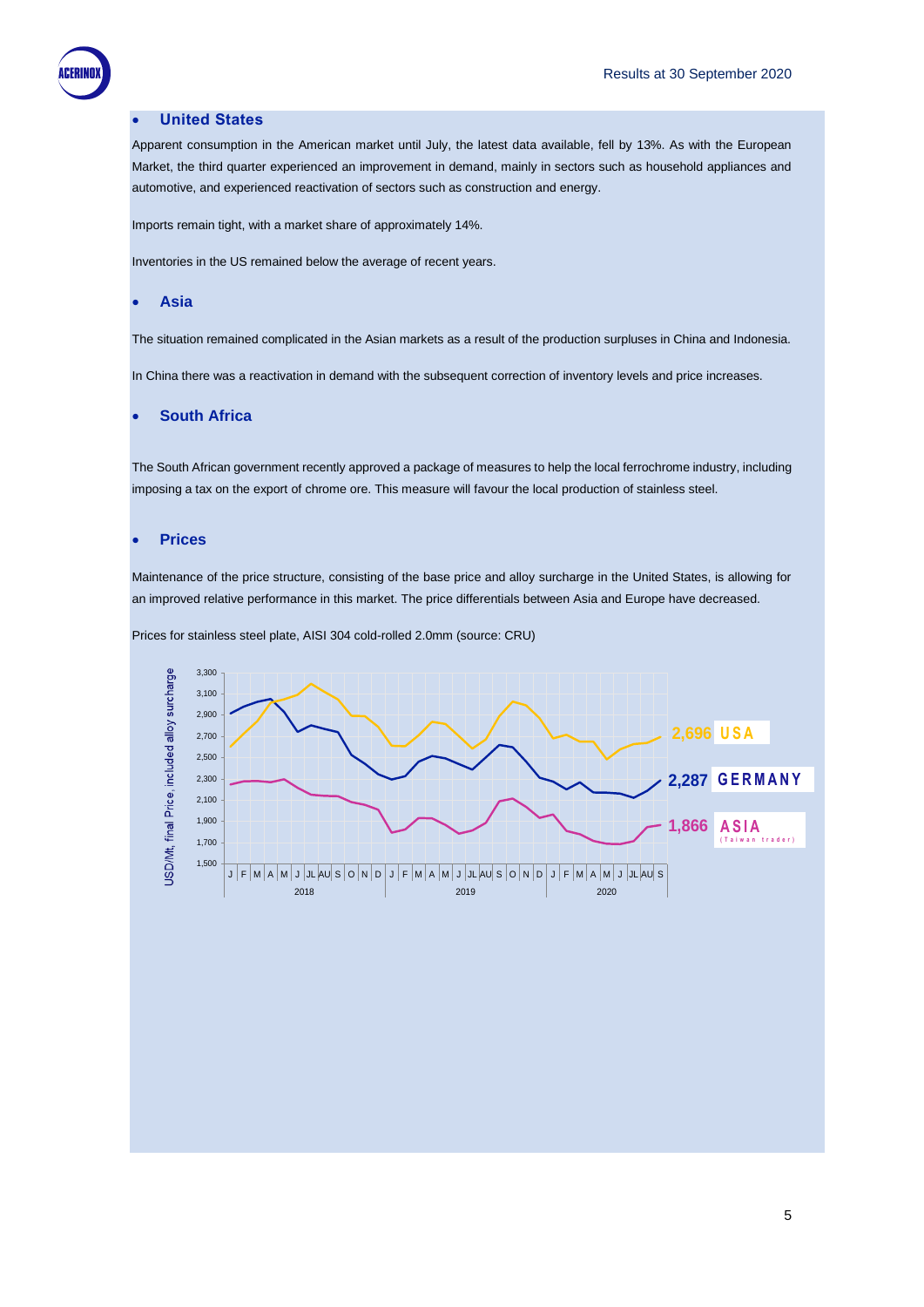## **Production**

|                            |                |                | 2019 |                |           |                |                | 2020 |          | Variation 2020 over 2019 |        |
|----------------------------|----------------|----------------|------|----------------|-----------|----------------|----------------|------|----------|--------------------------|--------|
| Thousand Mt                | Q <sub>1</sub> | Q <sub>2</sub> | Q3.  | T <sub>4</sub> | 12 Months | Q <sub>1</sub> | Q <sub>2</sub> | Q3   | 9 Months | Q3                       | 9M     |
| Melting shop               | 628            | 570            | 542  | 491            | 2,231     | 599            | 420            | 524  | 1,543    | $-3%$                    | $-11%$ |
| Hot rolling shop           | 531            | 514            | 471  | 434            | 1,951     | 517            | 353            | 459  | 1,328    | $-3%$                    | $-12%$ |
| Cold rolling shop          | 422            | 441            | 394  | 350            | 1,607     | 393            | 291            | 331  | 1,014    | $-16%$                   | $-19%$ |
| Long product (Hot rolling) | 66             | 58             | 50   | 45             | 220       | 57             | 49             | 51   | 157      | 2%                       | $-10%$ |

#### Recovery compared to the 2<sup>nd</sup> quarter of 2020

#### Factory stoppages at the order of different governments owing to Covid-19:

Spain: 29 March – 2 April South Africa: 26 March – 30 April Malaysia: 18 March – 15 April

## **Results**

|                                             | <b>Stainless Group</b> |         |         | <b>Stainless Group</b> |         |        |
|---------------------------------------------|------------------------|---------|---------|------------------------|---------|--------|
| Million euros                               | Q1 2020                | Q2 2020 | Q3 2020 | 9M 2019                | 9M 2020 | % Var  |
| Melting production (thousand Mt)            | 599                    | 420     | 524     | 1.740                  | 1.543   | $-11%$ |
| Net sales                                   | 1.159                  | 894     | 935     | 3.661                  | 2,988   | $-18%$ |
| Adjusted EBITDA (1)                         |                        | 71      |         |                        | 242     | $-17%$ |
| Adiusted EBITDA margin                      |                        | 8%      |         |                        | 8%      |        |
| <b>EBITDA</b>                               | 85                     | 57      | 86      | 290                    | 228     | $-21%$ |
| <b>EBITDA</b> margin                        | 7%                     | 6%      | 9%      | 8%                     | 8%      |        |
| Amortization and Depreciation               | $-41$                  | $-40$   | $-37$   | $-132$                 | $-118$  | $-11%$ |
| Adjusted EBIT (2)                           |                        | 31      |         |                        | 125     | $-21%$ |
| Adjusted EBIT margin                        |                        | 3%      |         |                        | 4%      |        |
| <b>EBIT</b>                                 | 44                     | $-26$   | 49      | 159                    | 68      | $-57%$ |
| <b>EBIT</b> margin                          | 4%                     | $-3%$   | 5%      | 4%                     | 2%      |        |
| Operating cash flow (before<br>investments) | $-36$                  | 104     | 27      | 218                    | 95      | $-56%$ |

(1) EBITDA, stripping out EUR 14 million for the costs from the purchase of VDM in the second quarter of 2020 (2) EBIT, stripping out EUR 14 million for the costs from the purchase of VDM and EUR 43 million for the impairment of assets of Bahru Stainless in the second quarter of 2020

Activity in the third quarter improved compared to the second quarter, which was significantly affected by the impact of COVID-19.

The significant control of variable costs and the variablisation of fixed costs undertaken by the Stainless Group so far this year is very positive, with a 10% decrease in personnel costs and 20% in operating costs.

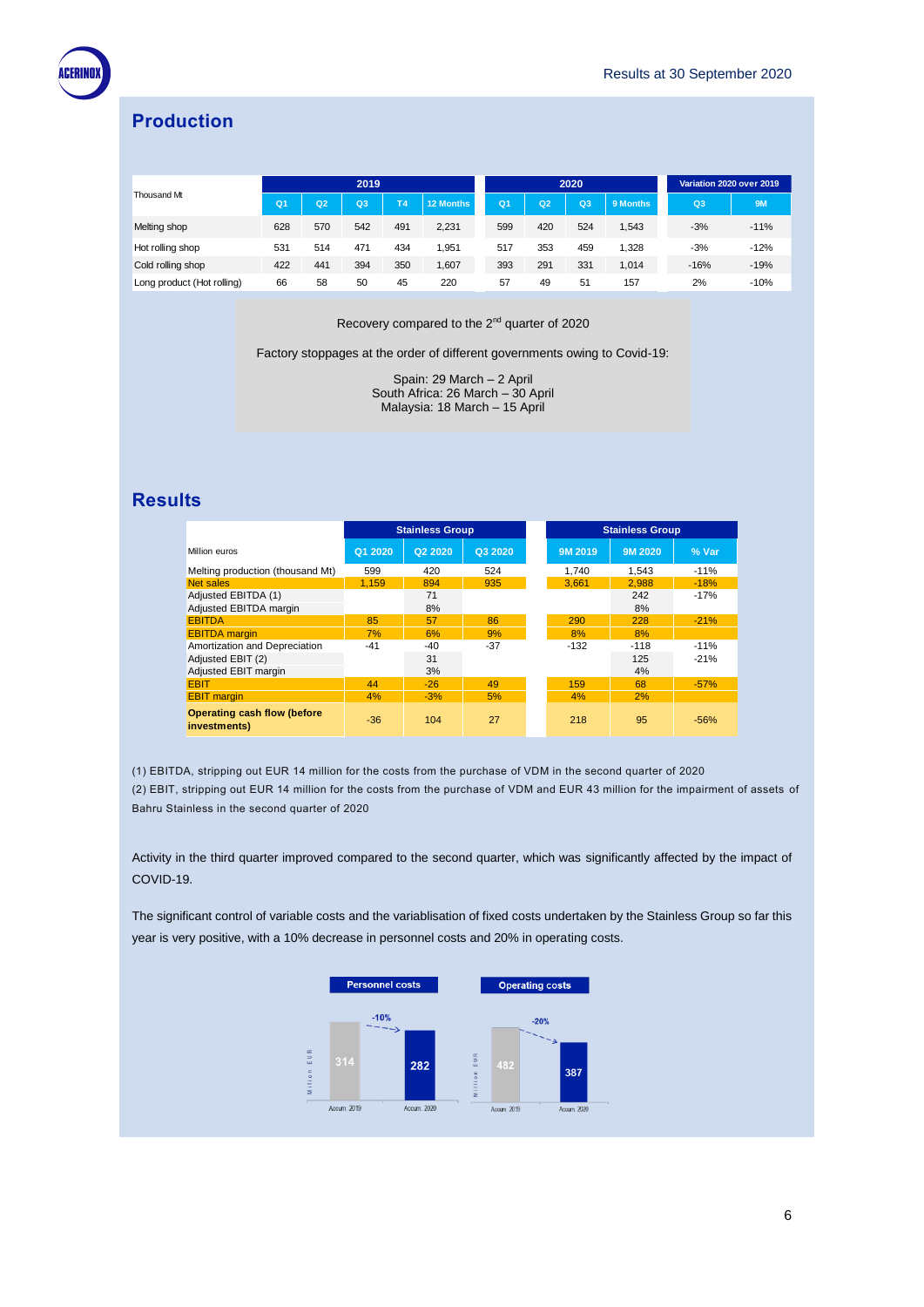

In the first nine months of the year, operating cash flow amounted to EUR 95 million. Worthy of note is the EUR 137 million reduction in inventories within the strong control of the working capital undertaken.

|                                      | Jan - Sep<br>2020 |
|--------------------------------------|-------------------|
| <b>EBITDA</b>                        | 228               |
| Changes in working capital           | $-24$             |
| Changes in operating working capital | 5                 |
| - Inventories                        | 137               |
| - Trade debtors                      | 35                |
| - Trade creditors                    | $-167$            |
| Other adjustments to working capital | $-30$             |
| - Acerinox Europa lay-offs           | $-26$             |
| - Others                             | $-4$              |
| Income tax                           | $-74$             |
| Financial expenses                   | $-20$             |
| Other adjustments to the result      | $-15$             |
| <b>PERATING CASH FLOW</b>            | 95                |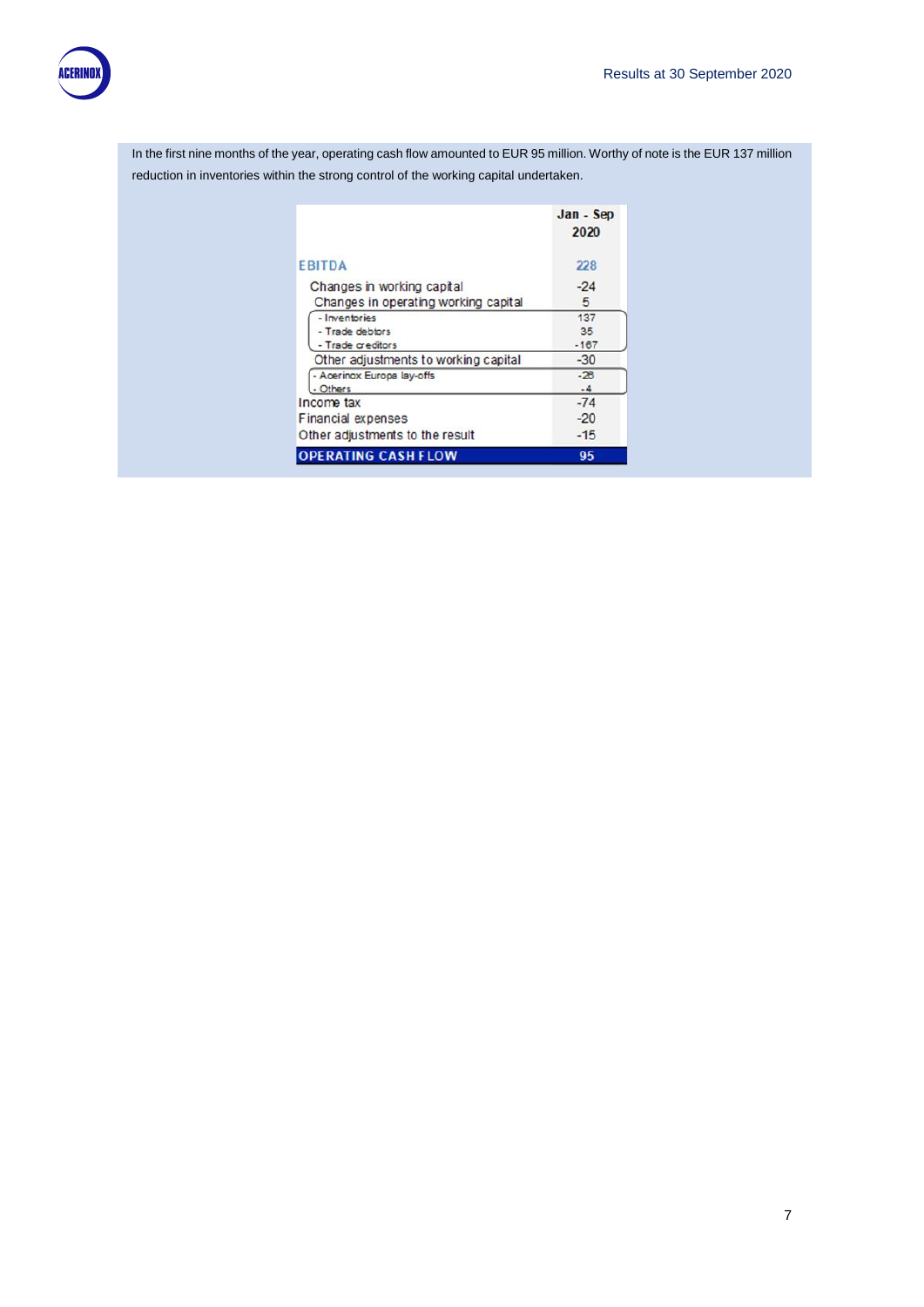

# High Performance Alloys Division

## **High performance alloys market**

Since the end of the second quarter, demand has fallen due to the pandemic in all markets. Sectors such as gas and oil, electronics, automotive and aerospace have been significantly affected. However, signs of recovery are beginning to be experienced in some of the aforementioned.

## **Production**

| Thousand Mt         | 2020  |                |                |  |  |  |  |
|---------------------|-------|----------------|----------------|--|--|--|--|
|                     | Q2(1) | Q <sub>3</sub> | <b>Mar-Sep</b> |  |  |  |  |
| <b>Melting Shop</b> | 25    | 14             | 40             |  |  |  |  |
| Finish Shop         | 14    | 10             | 24             |  |  |  |  |

(1) The purchase of VDM took place on 17 March. The second quarter includes the results of VDM for the March-June period

## **Results**

|                                                    | <b>High Performance Alloys</b> |               |                |  |  |  |  |  |
|----------------------------------------------------|--------------------------------|---------------|----------------|--|--|--|--|--|
| Million euros                                      | Q2 2020 (1)                    | Q3 2020       | <b>Mar-Sep</b> |  |  |  |  |  |
| Melting production (thousand Mt)                   | 25                             | 14            | 40             |  |  |  |  |  |
| <b>Net sales</b>                                   | 279                            | 185           | 464            |  |  |  |  |  |
| <b>EBITDA</b>                                      | 23                             | $\mathcal{P}$ | 25             |  |  |  |  |  |
| <b>EBITDA</b> margin                               | 8%                             | $1\%$         | 5%             |  |  |  |  |  |
| Amortization and Depreciation                      | -7                             | -7            | $-14$          |  |  |  |  |  |
| <b>FBIT</b>                                        | 15                             | $-5$          | 10             |  |  |  |  |  |
| <b>EBIT</b> margin                                 | 6%                             | $-3%$         | 2%             |  |  |  |  |  |
| <b>Operating cash flow (before</b><br>investments) | 7                              | 64            | 72             |  |  |  |  |  |

(1) The purchase of VDM took place on 17 March. The second quarter includes the results of VDM for the March-June period

The impact of COVID-19, which was felt by the stainless steel sector in the second quarter, has affected the high performance alloys market in the third quarter. As a result, VDM's contribution to the Consolidated Group's results has been considerably reduced.

|                                      | <b>Mar</b> - Sep<br>2020 |
|--------------------------------------|--------------------------|
| <b>EBITDA</b>                        | 25                       |
| Changes in working capital           | 64                       |
| Changes in operating working capital | 44                       |
| - Inventories                        | 59                       |
| - Trade debtors                      | 11                       |
| - Trade creditors                    | $-26$                    |
| Other adjustments to working capital | 19                       |
| Income tax                           | $-1$                     |
| <b>Financial expenses</b>            | -5                       |
| Other adjustments to the result      | $-10$                    |
| <b>OPERATING CASH FLOW</b>           | 72                       |

It should be noted that, despite the lower contribution to results, good management of the working capital resulted in operating cash flow rising to EUR 72 million from March to September.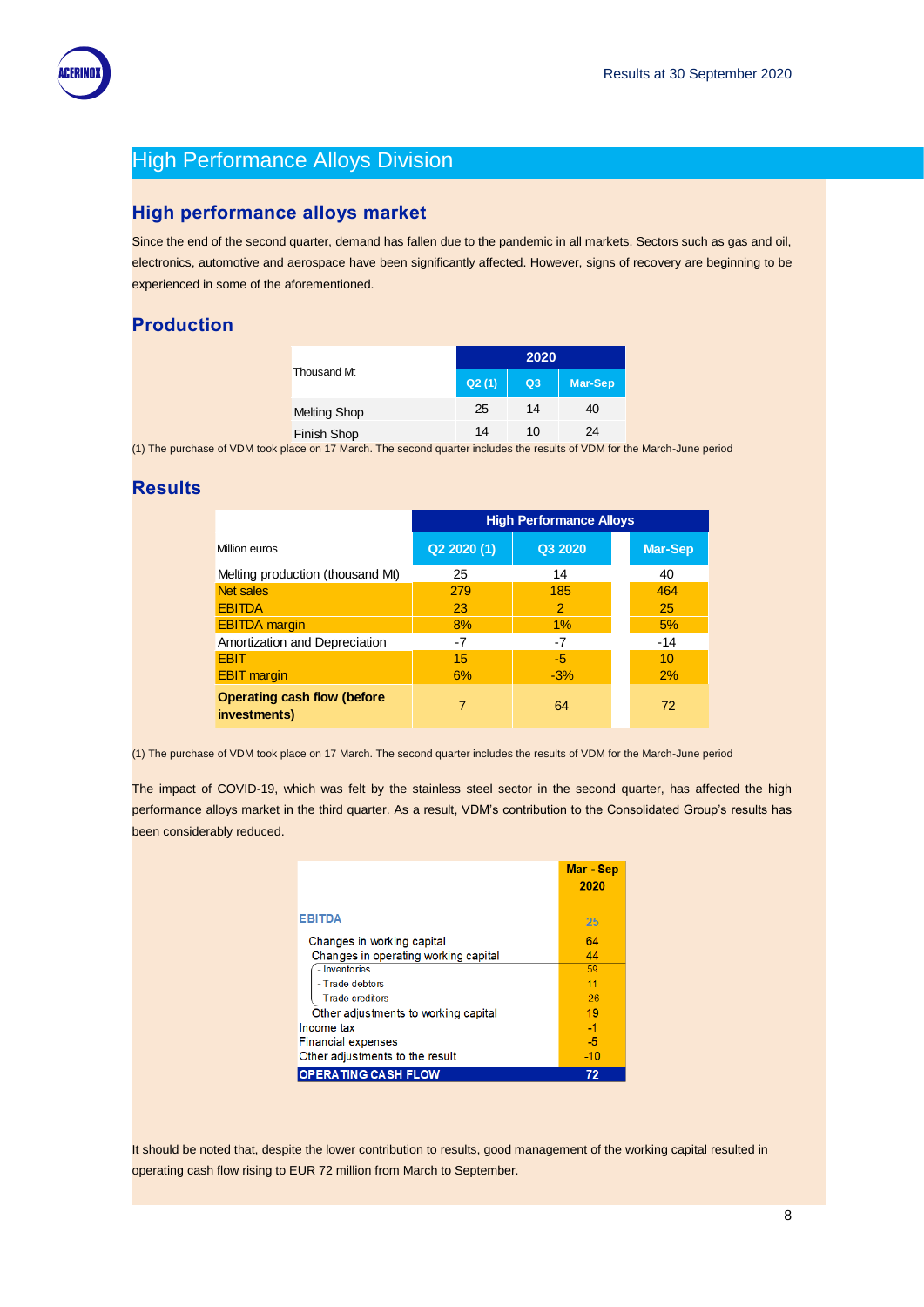# Results of the Acerinox Consolidated Group

In January-September, turnover totalled EUR 3,451 million, a decrease of 6% compared to the same period of the previous year, due to the lower level of activity caused by COVID-19. In the third quarter sales decreased by 4% compared to the second semester.

|                                      | <b>QUARTER</b> |             |         |  | 9 MONTHS |         |                        |  |  |
|--------------------------------------|----------------|-------------|---------|--|----------|---------|------------------------|--|--|
| Million euros                        | Q1 2020        | Q2 2020 (1) | Q3 2020 |  | 9M 2019  | 9M 2020 | Variation<br>2020/2019 |  |  |
| <b>Net sales</b>                     | 1.159          | 1.172       | 1.120   |  | 3.661    | 3,451   | $-6%$                  |  |  |
| Adjusted EBITDA (2)                  |                | 94          |         |  |          | 267     | $-8%$                  |  |  |
| Ajusted EBITDA margin                |                | 8%          |         |  |          | 8%      |                        |  |  |
| <b>EBITDA</b>                        | 85             | 80          | 87      |  | 290      | 252     | $-13%$                 |  |  |
| <b>EBITDA</b> margin                 | 7%             | 7%          | 8%      |  | 8%       | 7%      |                        |  |  |
| Amortization and Depreciation        | (41)           | (48)        | (45)    |  | (132)    | (133)   | 1%                     |  |  |
| Adjusted EBIT (3)                    |                | 46          |         |  |          | 134     | $-16%$                 |  |  |
| Adjusted EBIT margin                 |                | 4%          |         |  |          | 4%      |                        |  |  |
| <b>EBIT</b>                          | 44             | (11)        | 43      |  | 159      | 77      | $-52%$                 |  |  |
| <b>EBIT</b> margin                   | 4%             | $-1%$       | 4%      |  | $4\%$    | 2%      |                        |  |  |
| Net Financial Result                 | (3)            | (8)         | (4)     |  | (1)      | (15)    | 1898%                  |  |  |
| Result before taxes                  | 41             | (19)        | 40      |  | 158      | 62      | $-61%$                 |  |  |
| Result after taxes and<br>minorities | 28             | (26)        | 28      |  | 113      | 31      | $-73%$                 |  |  |

(1) The purchase of VDM took place on 17 March. The second quarter includes the results of VDM for the March-June period (2) EBITDA, stripping out EUR 14 million for the costs from the purchase of VDM in the second quarter of 2020 (3) EBIT, stripping out EUR 14 million for the costs from the purchase of VDM and EUR 43 million for the impairment of assets of Bahru Stainless in the second quarter of 2020

The EBITDA obtained in the quarter, EUR 87 million, proves the quarterly consistency in the generation of profits developed by the Group this year and the advantages of diversification. The effects of COVID-19 were more relevant in the second quarter for the stainless division, while in high-performance alloys the impact was greater in the third.

In the first nine months of the year, EBITDA totalled EUR 252 million, a 13% decrease compared to that of the previous year.

These results include a net realisable adjustment to inventories totalling EUR 18 million.

Lower sales in the quarter and the higher operating profit are evidence of good management of the operating and personnel costs.

Reported EBIT until September amounted to EUR 77 million following an impairment of assets of EUR 43 million in the second quarter. In the third quarter, EBIT amounted to EUR 43 million, in line with that of the first quarter of 2020.

Profit after tax and minority interests in first nine months of 2020, which amounted to EUR 31 million, was 73% lower than that of January-September 2019. Profit for the quarter amounted to EUR 28 million.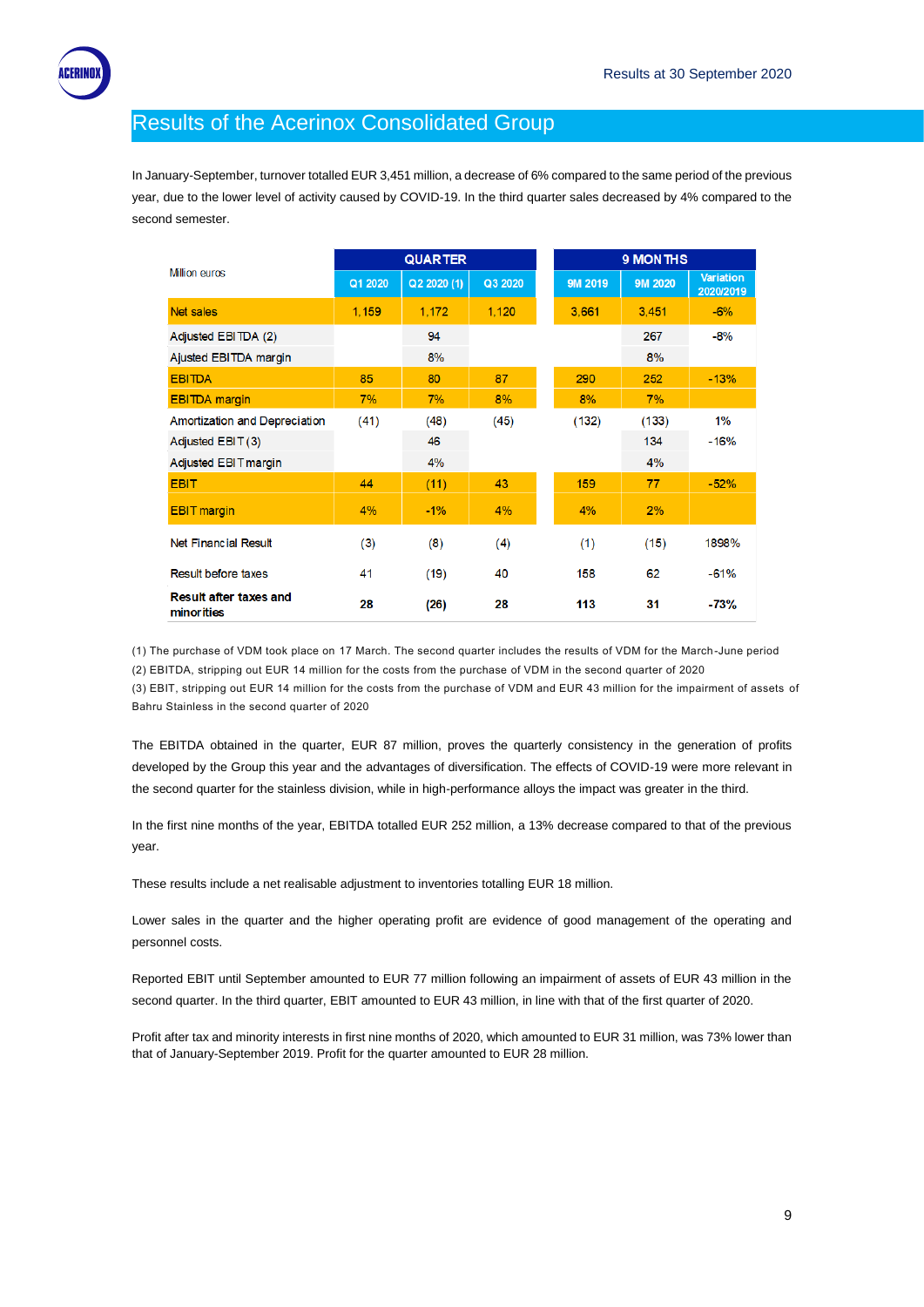

## Cash generation

In the third quarter, the operating cash flow generated amounted to EUR 91 million, and operating working capital was reduced by EUR 65 million, with significant control of the inventories (reduction of EUR 92 million).

In the year to date, the consistency of the EBITDA generated and good management of the working capital, which decreased by EUR 49 million, enabled us to generate operating cash flow of EUR 167 million.

Payments for investments amounting to EUR 80 million were made (without considering the acquisition of VDM). Therefore, the free cash flow generated in the first nine months of the year, without considering the EUR 313 million from the purchase of VDM, amounted to EUR 87 million

|                                                                            | Jan - Mar<br>2020   | Ap - Jun<br>2020      | Jul - Sep<br>2020    | Jan - Sep<br>2020       | Jan - Dec<br>2019                | Jan - Sep<br>2019        |
|----------------------------------------------------------------------------|---------------------|-----------------------|----------------------|-------------------------|----------------------------------|--------------------------|
| <b>EBITDA</b>                                                              | 85                  | 80                    | 87                   | 252                     | 364                              | 290                      |
| Changes in working capital<br>Changes in operating working capital         | $-97$<br>$-65$      | 63<br>50              | 74<br>65             | 39<br>49                | 96<br>44                         | 52<br>$-1$               |
| - Inventories<br>- Trade debtors<br>- Trade creditors                      | 9<br>$-47$<br>$-27$ | 95<br>93<br>$-139$    | 92<br>$-1$<br>$-26$  | 196<br>45<br>$-192$     | $\overline{2}$<br>41<br>$\Omega$ | $-33$<br>$-30$<br>63     |
| Other adjustments to working capital<br>- Acerinox Europa lay-offs         | $-32$<br>$-26$      | 13<br>$\Omega$        | 9<br>$\Omega$        | $-10$<br>$-26$          | 52                               | 52                       |
| - Others                                                                   | $-6$                | 13                    | 9                    | 16                      | ---<br>52                        | ---<br>52                |
| Income tax<br><b>Financial expenses</b><br>Other adjustments to the result | $-23$<br>-3<br>3    | $-3$<br>$-9$<br>$-20$ | $-49$<br>$-13$<br>-8 | $-75$<br>$-25$<br>$-25$ | $-116$<br>$-15$<br>29            | $-100$<br>$-11$<br>$-12$ |
| <b>OPERATING CASH FLOW</b>                                                 | $-36$               | 111                   | 91                   | 167                     | 359                              | 218                      |
| Payments for VDM acquisition<br>Payments for investments on fixed assets   | $-313$<br>$-23$     | $\Omega$<br>$-27$     | $\Omega$<br>$-29$    | $-313$<br>-80           | $-128$                           | -99                      |
| <b>FREE CASH FLOW</b>                                                      | $-373$              | 84                    | 62                   | $-227$                  | 231                              | 119                      |
| Dividends and treasury shares                                              | $\mathbf 0$         | $\Omega$              | $\Omega$             | $\Omega$                | $-184$                           | $-184$                   |
| <b>CASH FLOW AFTER DIVIDENDS</b>                                           | $-373$              | 84                    | 62                   | $-227$                  | 47                               | $-65$                    |
| Conversion differences<br>Net financial debt acquired from VDM             | 13<br>$\Omega$      | $-16$<br>$-85$        | $-31$<br>$\Omega$    | $-34$<br>$-85$          | 10                               | 35                       |
| Variation in net financial debt                                            | $-360$ $\uparrow$   | $-17$ $*$             | 31V                  | $-346$ $\uparrow$       | $57*$                            | $-30+$                   |

Good cash management will make it possible to pay the dividend without having to increase bank borrowings.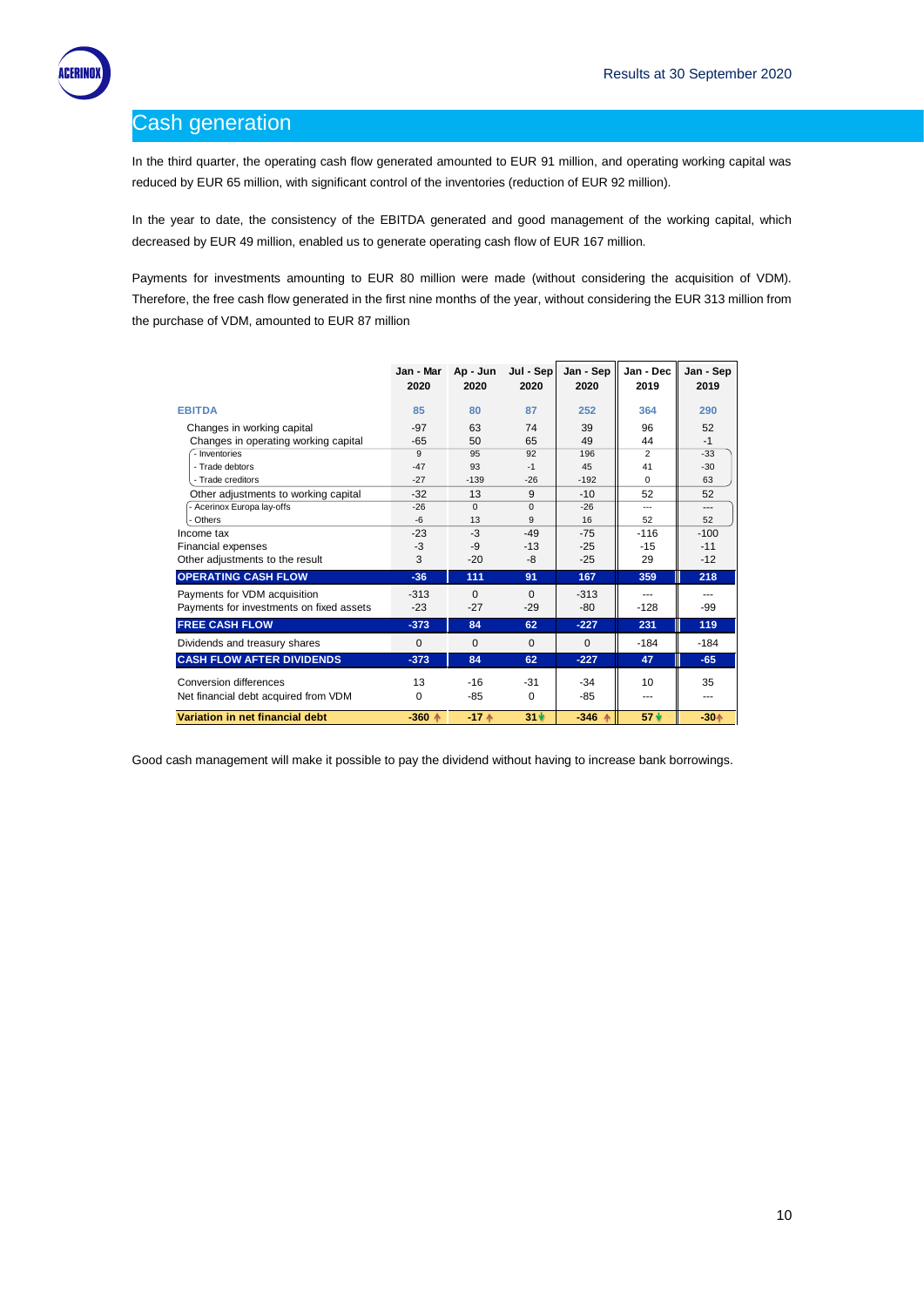## Balance sheet and liquidity

| <b>ASSETS</b>          |          |          |          |                  | <b>LIABILITIES</b>                      |               |          |          |                  |
|------------------------|----------|----------|----------|------------------|-----------------------------------------|---------------|----------|----------|------------------|
| <b>Million €</b>       | Sep 20   | 2019     | Sep 19   | <b>Variation</b> | <b>Million €</b>                        | <b>Sep 20</b> | 2019     | Sep 19   | <b>Variation</b> |
| Non-current assets     | 2.165.68 | 1,933,33 | 2.192.00 | 12.0%            | <b>Equity</b>                           | 1,810.96      | 1,928.99 | 2,168.18 | $-6.1%$          |
| <b>Current assets</b>  | 2.958.23 | 2.463.46 | 2,643.75 | 20.1%            | Non-current liabilities                 | 1,921.70      | 1.253.68 | 1,308.57 | 53.3%            |
| - Inventones           | .209.49  | .016.26  | 1,052.04 | 19.0%            | - Interest-bearing loans and borrowings | 1.497.10      | 1.051.74 | 1.110.41 | 42.3%            |
| - Debtors              | 568.33   | 554.52   | 606.09   | 2.5%             | - Other non-current liabilities         | 424.60        | 201.95   | 198.16   | 110.3%           |
| Trade debtors          | 501.31   | 483.66   | 554.66   | 3.6%             |                                         |               |          |          |                  |
| Other debtors          | 67.02    | 70 86    | 51.43    | $-5.4%$          | <b>Current liabilities</b>              | 1.391.24      | 1.214.13 | 1,359.01 | 14.6%            |
| - Cash                 | 1.153.44 | 876.94   | 932.67   | 31.5%            | - Interest-bearing loans and borrowings | 496.99        | 319.83   | 404.66   | 55.4%            |
| - Other current assets | 26.97    | 15.74    | 52.96    | 71.3%            | - Trade creditors                       | 757.25        | 783.86   | 846.44   | $-3.4%$          |
|                        |          |          |          |                  | - Other current liabilities             | 136.99        | 110.44   | 107.91   | 24.0%            |
| <b>TOTAL ASSETS</b>    | 5.123.91 | 4,396.80 | 4,835.75 | 16.5%            | <b>TOTAL EQUITY AND LIABILITIES</b>     | 5.123.91      | 4,396.80 | 4.835.75 | 16.5%            |

At 30 September 2020, net financial debt amounted to EUR 841 million, an increase of EUR 346 million compared to 31 December 2019.

The increase is due to the acquisition of VDM, which gave rise to new debt for the Group amounting to EUR 398 million.

The depreciation of the Dollar in recent months has resulted in a lower counter equivalent in Euros of the Group's high cash flow in the United States, which has increased net financial debt by EUR 31 million as a result of translation differences.

Excluding the two previous factors, the cash flow generated represents a reduction of pro forma debt of EUR 83 million.



At 30 September Acerinox had **immediate liquidity amounting to EUR 1,690 million**, of which EUR 1,153 million corresponded to cash and EUR 536 million corresponded to available credit facilities.

The Group's total term debt maturities amounted to EUR 1,618 million and are fully covered by current liquidity.

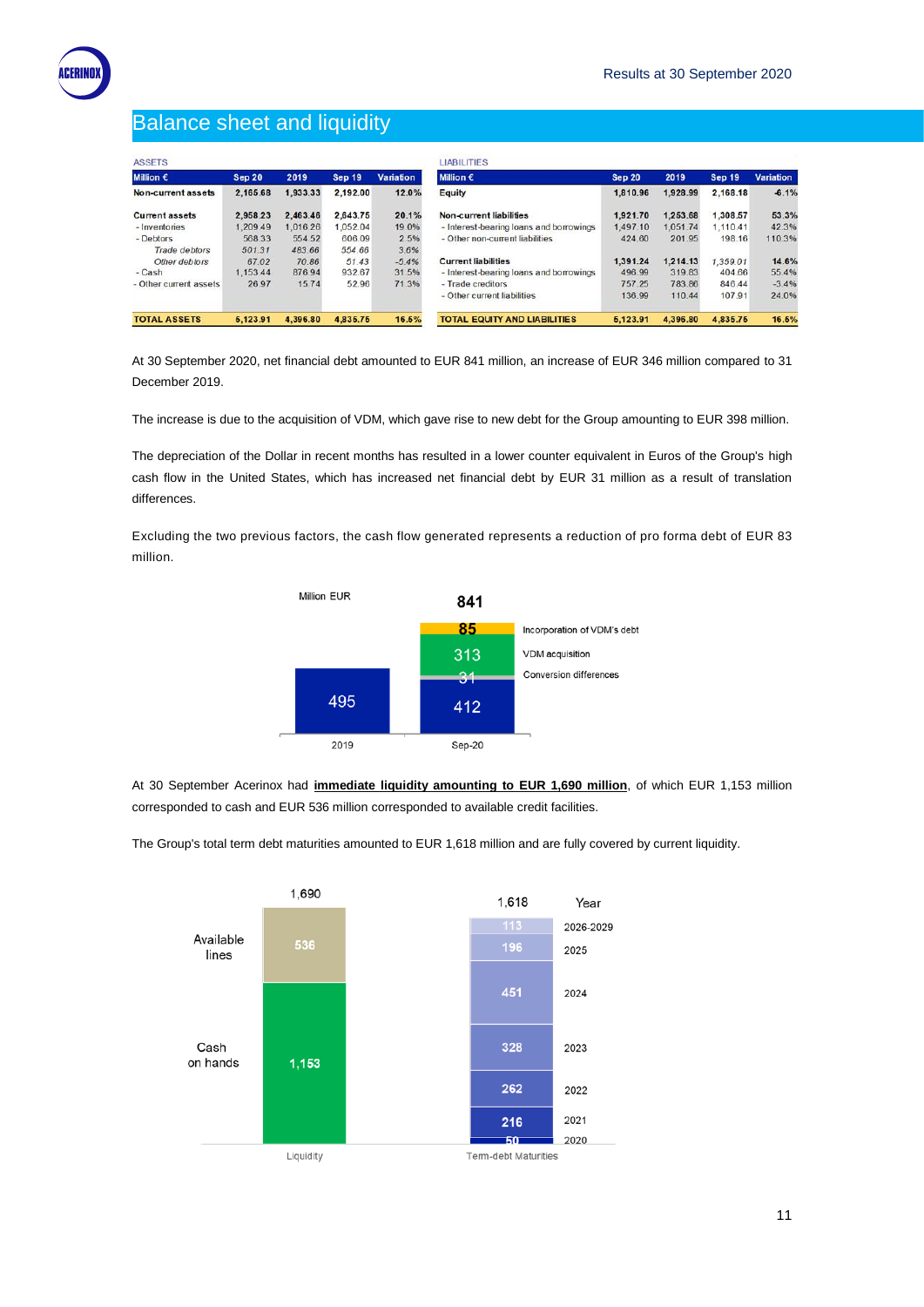

# General Shareholders' Meeting

Acerinox held the General Shareholders' Meeting by electronic means on 22 October. The agreements approved in the Meeting included a shareholder remuneration of EUR 0.50 per share to each of the shares outstanding, with the first payment of EUR 0.40 being made on 2 December 2020, and the second payment of EUR 0.10, through a share premium refund, being made on 3 December 2020.

With regard to the planned changes to the Board of Directors, the General Shareholders' Meeting approved the appointment of Ms Leticia Iglesias Herraiz and Mr Francisco Javier García Sanz both as Independent Directors, two prominent individuals in the business world.

The Board approved the creation of a new Sustainability Committee.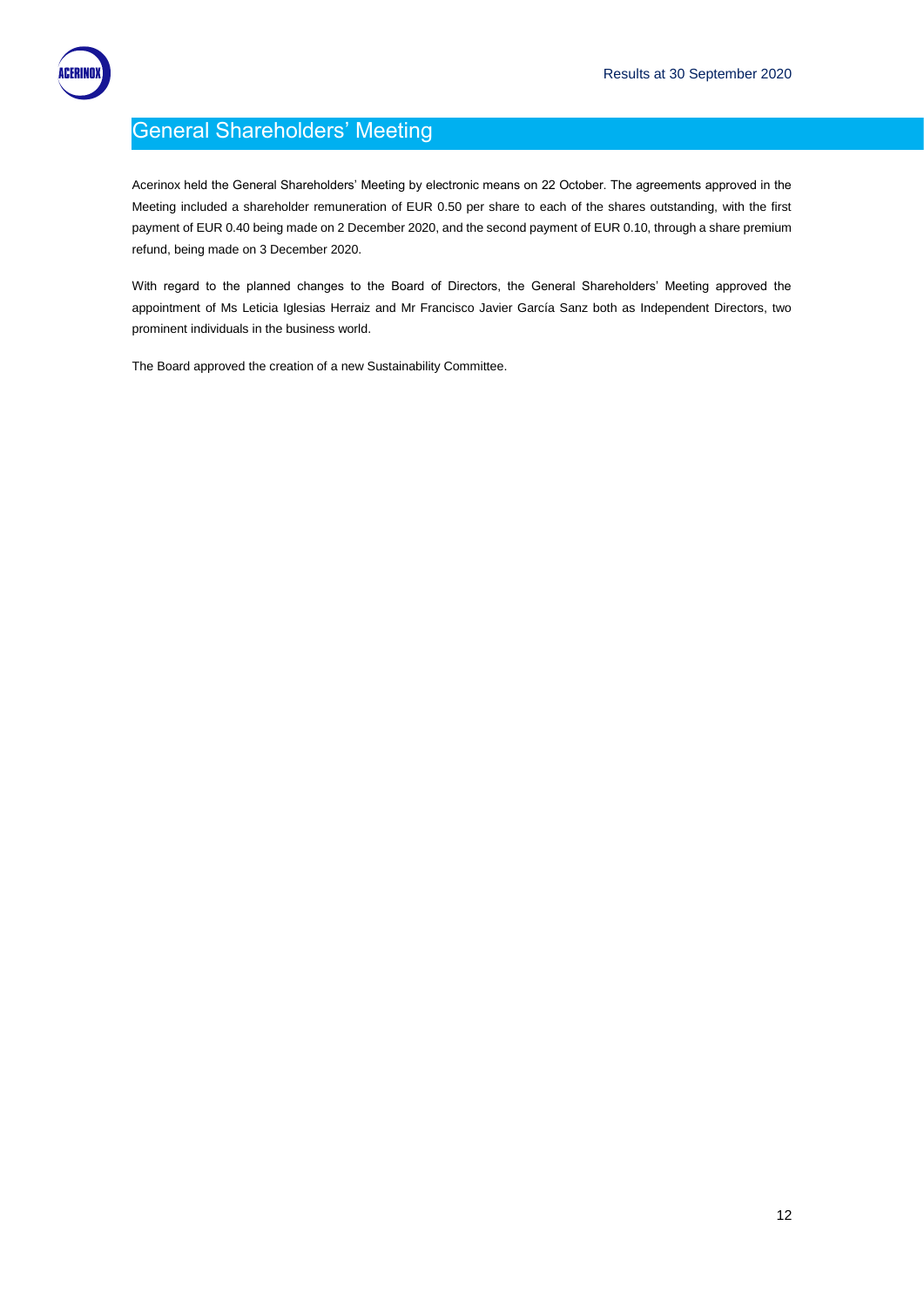

#### Alternative Performance Measures (definitions of terms used)

**Excellence 360º Plan:** estimated efficiency savings for the 2019-2023 period **Operating Working Capital:** Inventories + Trade receivables – Trade payables **Net Cash Flow:** Results after taxes and minority interests + depreciation and amortisation **Net Financial Debt:** Bank borrowings + bond issuance - cash **Net Financial Debt / EBITDA:** Net Financial Debt / annualised EBITDA **EBIT:** Operating income **Adjusted EBIT:** EBIT, stripping out material extraordinary items **EBITDA:** Operating income + depreciation and amortisation + variation of current provisions **Adjusted EBITDA:** EBITDA, stripping out material extraordinary items **Debt Ratio:** Net Financial Debt / Equity **Net financial result:** Financial income – financial expenses ± exchange rate variations **ROCE:** Operating income / (Equity + Net financial debt) **ROE:** Results after taxes and minority interests / Equity **ICR (interest coverage ratio):** EBIT / Financial expenses